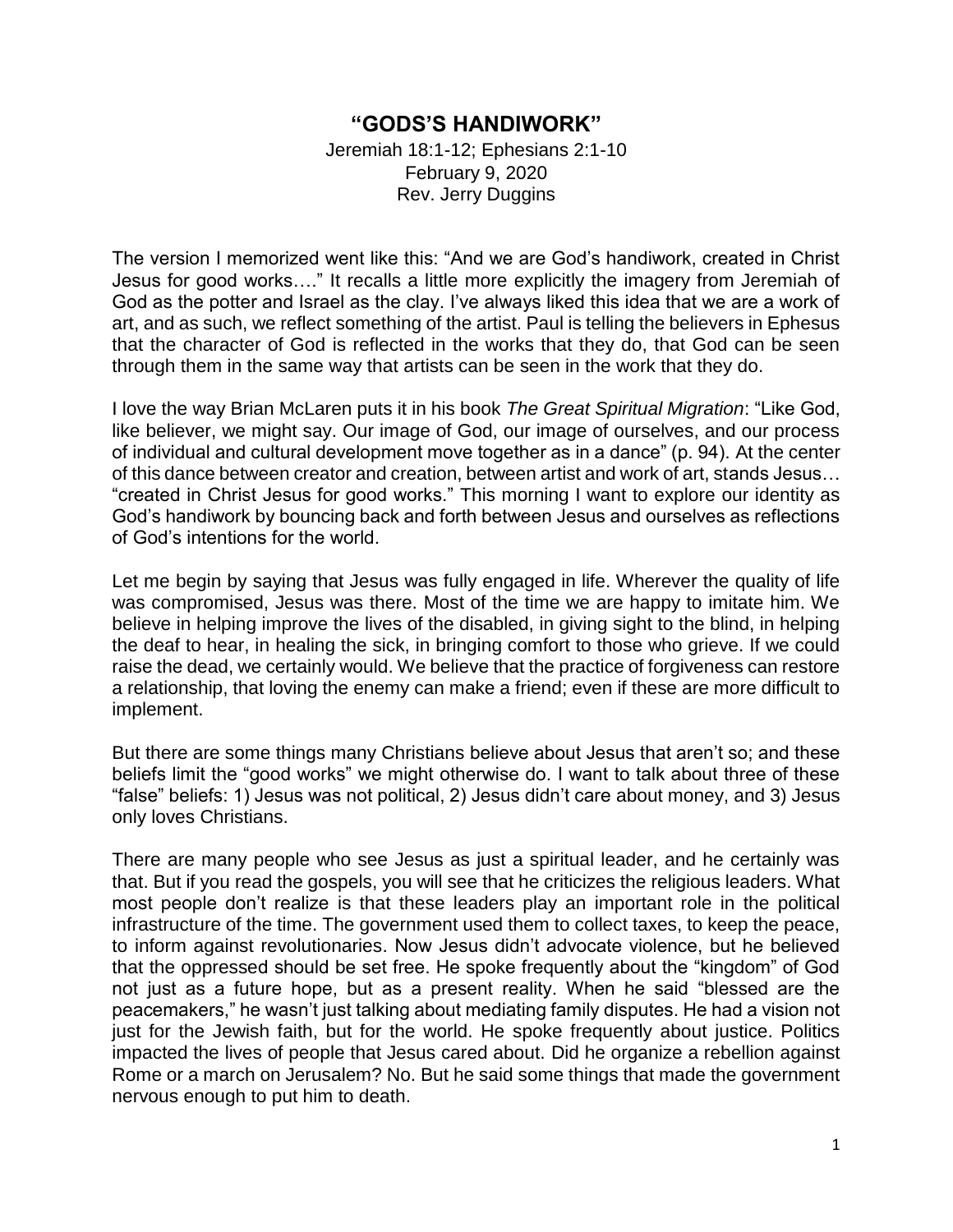Of course, just because Jesus did and said some things with political implications doesn't necessarily mean that we should mix faith and politics today. We live in a "free" country where the government doesn't tell us how to practice our faith. Or does it? Didn't our government at one point say that black people were only worth 3/5 of what person? Didn't government tell women that they couldn't vote until 1920? Doesn't government even today impact the lives of people we love in a negative way? Shouldn't Christians be engaged in the struggle for quality education, affordable housing, protection of the environment? "Created in Christ Jesus for good works," surely some of these works can only be accomplished through the political process. Do we really imagine that God, creator of the universe, doesn't care about what the government does? Maybe our politics should be a little more informed by our faith in Christ Jesus.

Maybe I shouldn't talk about politics and money in the same sermon, but they're very much related. Every day I get emails soliciting contributions to some political campaign. I have literally received hundreds of emails from the same campaigns in the last six months asking for money. Even more amazing than the number of requests is the reality that political campaigns raise enormous sums of money.

You've heard plenty of clergy complain about the idolatry of money. But it's nothing new. Jesus noticed how well off the priests were at the temple, while most Jews struggled to make ends meet. He even complained one day when the priests accepted the last two coins a widow possessed, all the money she had to live on. We have of course turned her into a model of generosity, but that was not Jesus' point. He accused the leaders of devouring widow's houses. The point: there's something wrong with a faith that takes from the poor and gives to the rich.

Jesus talked a lot about money. No one can serve God and money, he said. He told the story about how money came between a rich man and his salvation. What do you suppose he would say about the growing gap between rich and poor, the income disparities between upper management and labor, between men and women doing the same job? What would he say about the living wage? Do we really imagine that God doesn't care about the homeless? When Jesus said, "Blessed are the poor…" he wasn't endorsing poverty, but reminding his disciples that the poor were on God's mind. Shouldn't they be on ours as well? Isn't this a part of what "created in Christ Jesus for good works" is all about?

Brian McLaren wrote this: "The God imaged by Jesus exerts no dominating supremacy. In Christ, we see an image of God who is not armed with lightning bolts but with basin and towel, who spewed not threats but good news for all, who rode not a warhorse but a donkey, weeping in compassion for people who do not know the way to peace" (p. 92).

It is this Jesus that gives shape to the vessel God intends us to become. This Jesus is not about judgment but about service, not about evil threats but the promise for good, and not about violence but about peace. And yet there are some who claim his name as